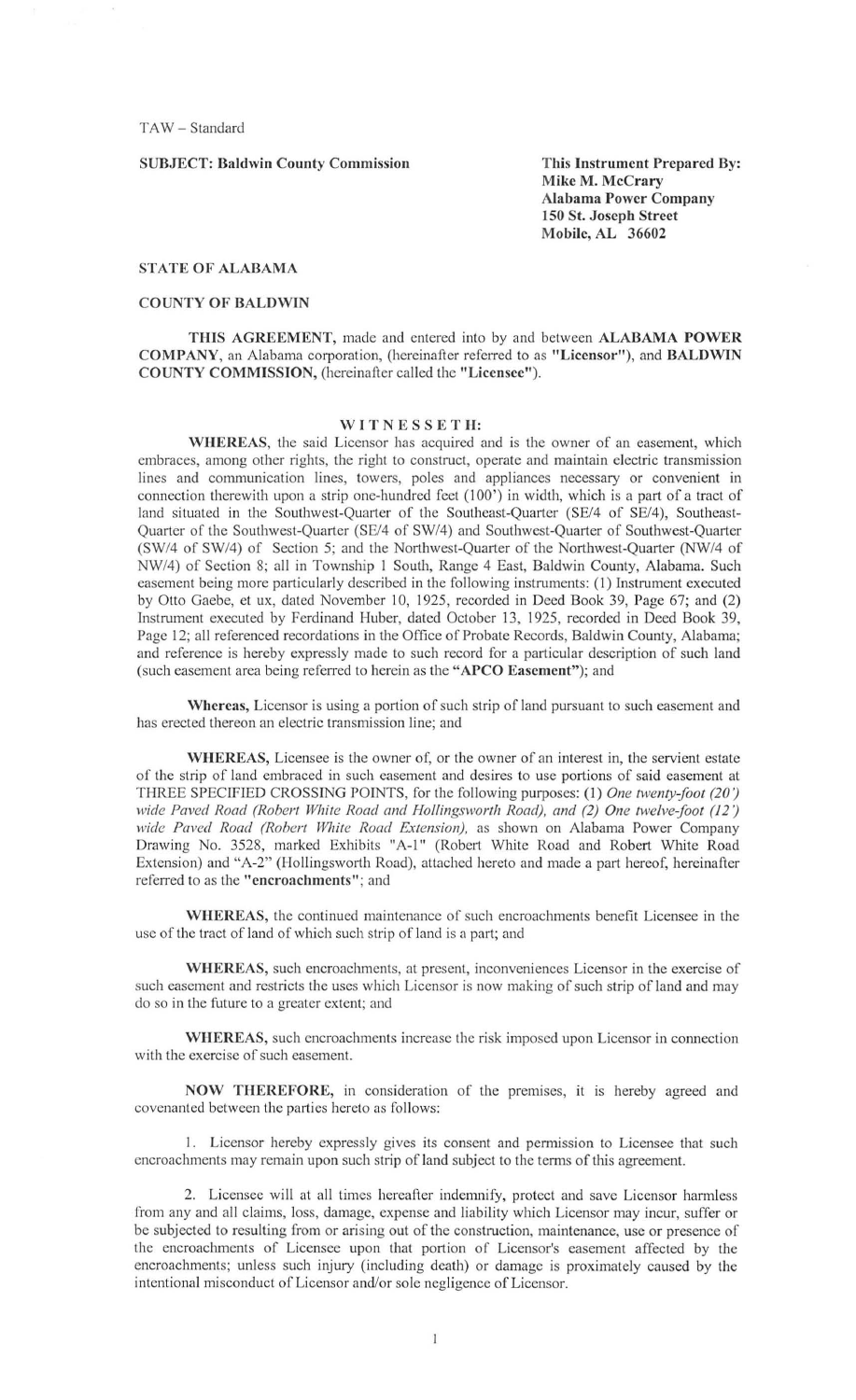3. Licensee agrees and covcnants that neither by the occupancy of such portion of such strip of land with such encroachments, nor in any other way, is Licensee claiming: (I) adversely to Licensor in its ownership of such easemcnt; (2) thc right to maintain such encroachments on such strip of land, but that the maintenance of such encroachments by Licensee is with the recognition of the superior easement of Licensor.

4. Licensee agrees that in the event Licensor notifies it in writing that said Licensee's facilities, or any parts thereof, on said Licensor's easement must be removed from said easement to permit Licensor's existing or proposed construction, operation or maintenance of electric **transmission lines, communication lines, or other structures and facilities on such Licensor's**  easement, Licensee, in such event, will immediately cause all said Encroachments, or designated parts thereof, on such strip of land to be removed therefrom for a period of time requested by Licensor in order to enable Licensor to perform construction or maintenance work on such **easement.** 

5. Notice herein referred to shall be deemcd to be given by Licensor if the same is in writing and addressed to the Licensee at: 312 Courthouse Square, Suite 12, Bay Minette, Alabama 36507, and posted in the United States mail with postage prepaid. In the event Licensee should fail, within said ninety (90) days after such notice is so mailed, to remove such encroachment(s), Licensor is hereby given express privilege, power and authority as agent for Licensee, to remove the same or any part thereof without any liability to Licensee which may accrue on account of any loss thereby sustained. Licensee agrees and covenants that in such event, Licensee will reimburse Licensor for the reasonable removal expense incurred thereby promptly upon bill being rendered for the same. In the event such sum is not so paid within thirty (30) days thereafter, it shall bear interest until paid at the then prime rate.

7. Licensee is solely responsible for securing the necessary legal documentation securing permission from the applicable fee owners of property not owned by the Licensee through which said encroachments will traverse.

8. Licensee shall be solely responsible for any repair costs incurred if any of Licensor's facilities are damaged as a result of the above referenced encroachments' presence or placement within the APCO Easement.

**9. A ll the undertakings and covenants contained herein arc to be construed as covenants**  which run with the land and shall be binding upon and enforceable against the respective successors, hcirs or assigns of the partics hereto.

10. Wherever in this agreement the term Licensor or Licensee is used, it shall be deemed to include their respective successors, heirs or assigns.

**IN WITNESS WHEREOF,** the parties hereto have executed this instrument and affixed their seals on this the  $2 \frac{4}{10}$  day of  $\frac{D}{\sqrt{C}}$  **mber**, 2010.

> ALABAMA POWER COMPANY, Licensor:

By:  $M^{\text{J}}/L$ . / $\mathcal{U}_2$ <br>Name: Mike M. McCrary

Title: Right of Way Specialist

BALDWIN COUNTY COMMISSION, Licensee:

By *Inama Burt* 

**Title: Commission Chair** 

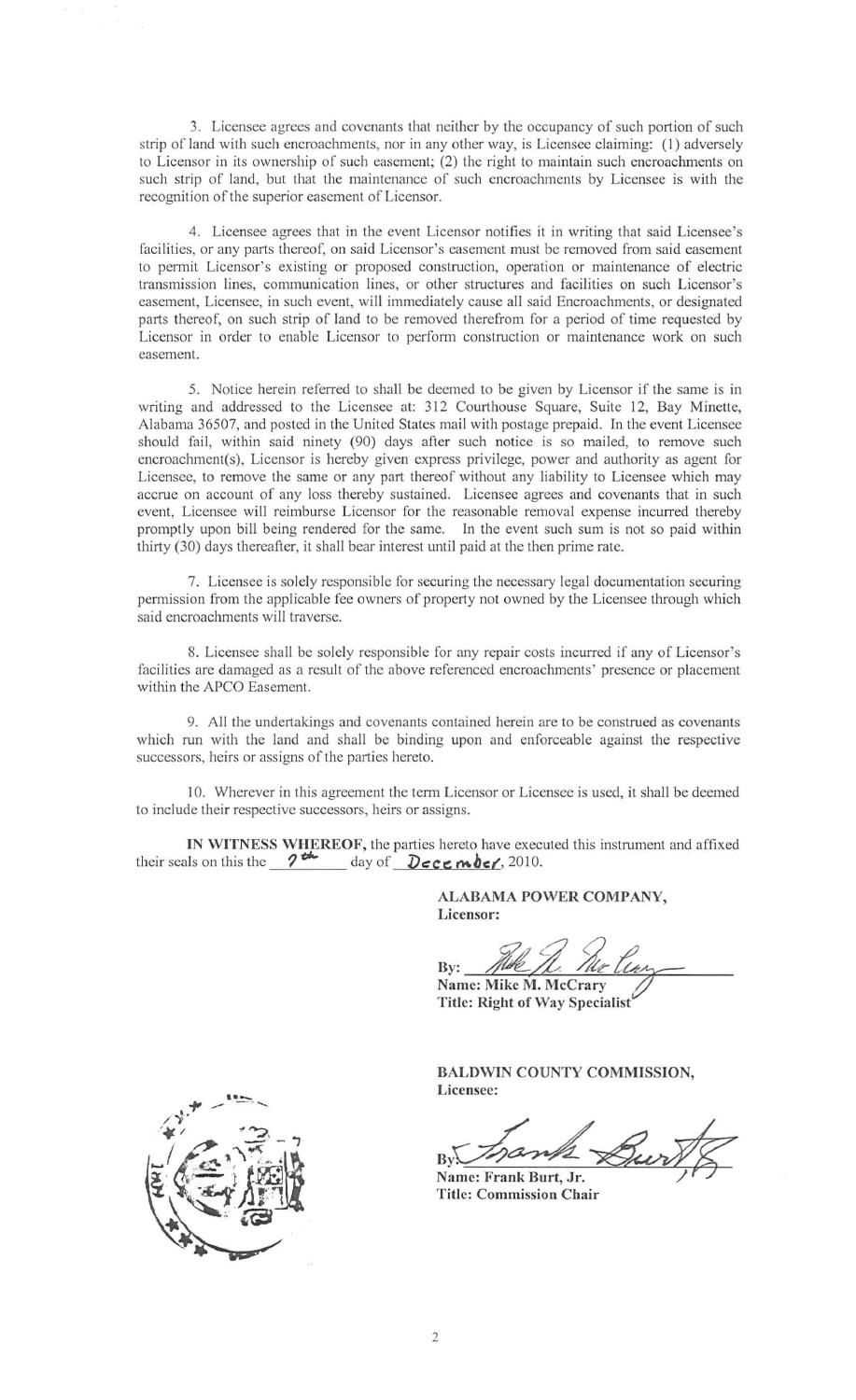# **STATE OF ALABAMA**

**COUNTY OF BALDWIN** 

, a Notary Public in and for said I. County in said State, hereby certify that Mike M. McCrary, whose name as Right of Way Specialist of Alabama Power Company, an Alabama corporation, is signed to the foregoing instrument, and who is known to me, acknowledged before me on this day, that, being informed of the contents of the instrument, he, with full authority, executed the same voluntarily for and as the act of said corporation.

Given under my hand and official seal, this the  $\frac{1}{\sqrt{2\pi}}$  day of  $\frac{D6267662}{2010}$ ,

My Commission Expires  $03/12/2012$ 

dary Public - State at Large

\*\*\*\*\*\*\*\*\*\*\*\*\*\*\*\*\*\*\*\*\*\*\*

My commission expires:

\*\*\*\*\*\*\*\*\*\*\*\*\*\*\*\*\*\*\*\*\*\*\*\*\*\*\*\*\*\*\*\*

**STATE OF ALABAMA** 

COUNTY OF BALDWIN

- Graphay 2. BRENTA, a Notary Public in and for said County in said State, hereby certify that *Frank Burt, Jr.*, whose name as Commission Chair of the Baldwin County Commission, is signed to the foregoing instrument, and who is known to me, acknowledged before me on this day, that, being informed of the contents of the instrument, he, with full authority, executed the same voluntarily for and as the act of said corporation.

In day of DEZEMBON Given under my hand and official seal, this the 2010.

 $2.9.2014$ My commission expires:

Notary Public - State at Large

\*\*\*\*\*\*\*\*\*\*\*\*\*\*\*\*\*\*\*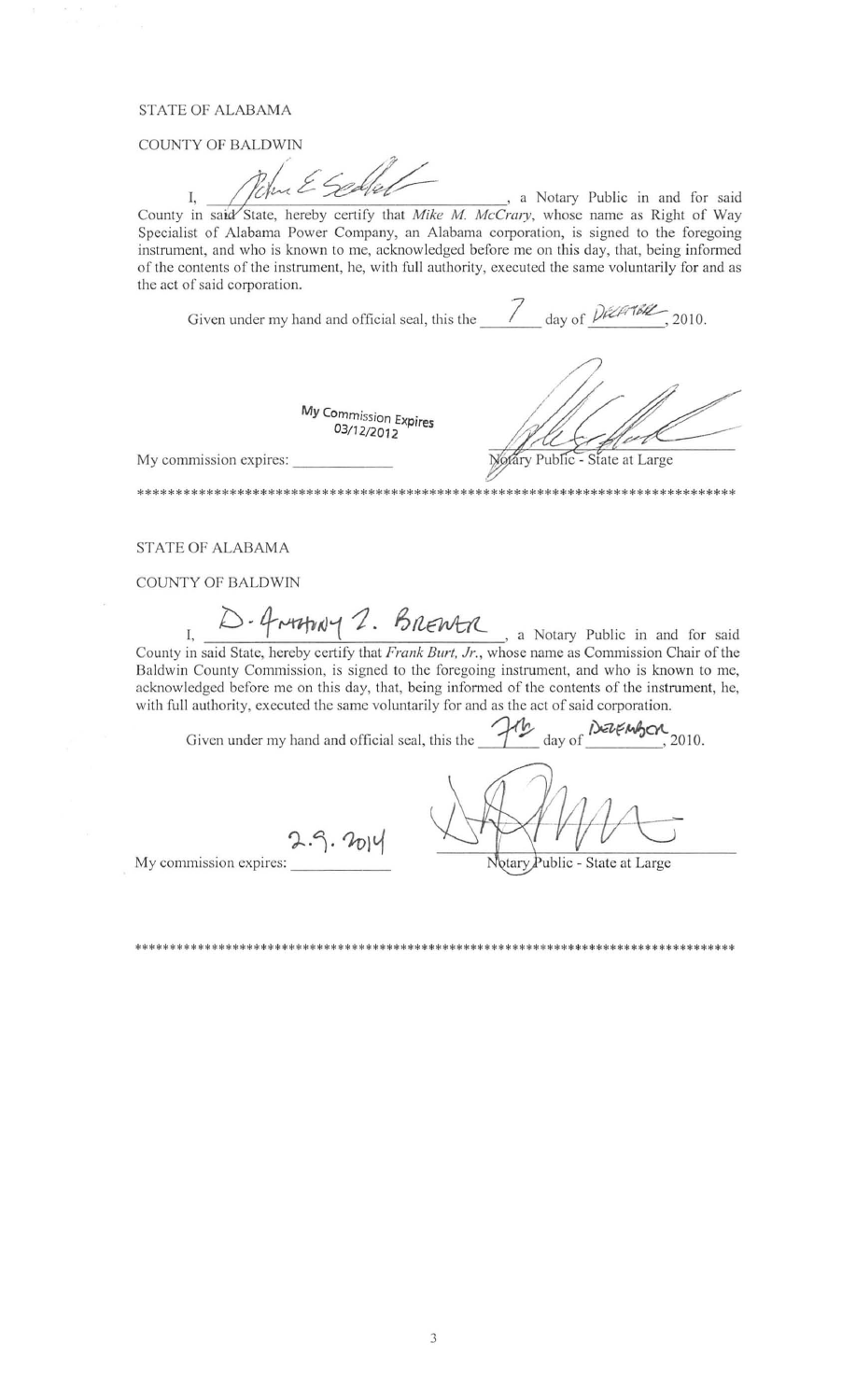